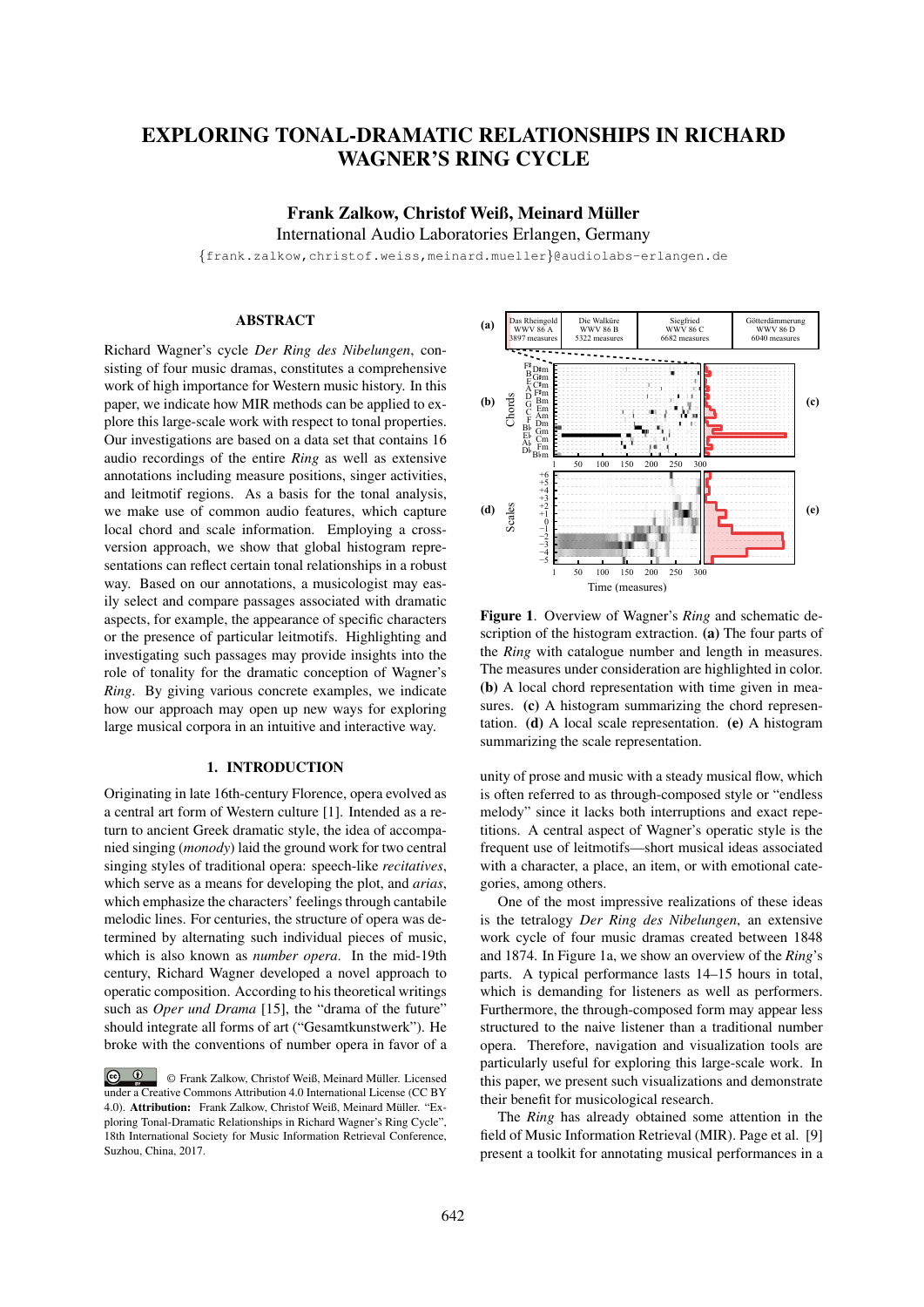case study based on the *Ring*. In other studies [17, 21], Wagner's tetralogy serves as a basis for investigating the reliability of measure annotations. Concerning leitmotifs, Müllensiefen et al. [7] consider the human memory recall task. They found that the distance of chroma features relates to the perceived novelty of a leitmotif.

In this paper, we approach the *Ring* from the perspective of tonal analysis. To this end, we perform experiments on the basis of common tonal features extracted from different recordings. These audio features capture the local presence of chord [12] and scale structures [18]. Figure 1 illustrates such tonal representations with respect to major and minor triads (Figure 1b) and to diatonic scales  $<sup>1</sup>$ </sup> (Figure 1d) for the beginning of the first part, *Das Rheingold*. Dark values indicate a higher salience of the respective tonal structures. The prelude of this piece strongly relies on a single E major triad, which corresponds to homogeneous regions in both feature sequences. In general, Wagner's music is known to present a rich vocabulary of different chord and scale types. However, though being an oversimplification, in this case study we consider only the major and minor chords as well as diatonic scales. These simple tonal structures still explain a relevant span of harmonically stable passages [19]. As a central technique in this paper, we summarize such chord and scale feature sequences in histogram representations as shown in Figures 1c/e. Visualizing these histograms may illustrate global trends in the tonal conception of the music. For computing the histograms, we select and compare passages associated with dramatic aspects, for example, the activity of certain characters or the presence of certain leitmotifs. This way, we show the ability of our visualizations to explore interesting tendencies and to study relationships between tonal and dramatic aspects within the *Ring* cycle.

In the field of MIR, histogram-based features have been extensively used for tasks such as genre recognition [13], tuning estimation [5], and other classification tasks [10, 14]. Moreover, the visualization of music pieces is an important topic in MIR. Wu and Bello [20] present an approach for visualizing musical structure. Sapp's scape plot representations [11] have come out useful for illustrating harmony analysis results in a hierarchical way. In [3], Gómez and Bonada demonstrate several visualization techniques concerning tonal aspects of musical pieces.

Typically, tonal analysis is performed on the basis of musical scores. In Section 2, we discuss why an analysis based on audio recordings may be beneficial for the *Ring* scenario. Having several recorded performances (versions) of the *Ring* allows us to employ a cross-version approach in order to stabilize the audio-based tonal representations. Konz et al. [6] show that visualizing the cross-version consistency of analysis results suppresses aspects of particular performances and, thus, emphasizes aspects relevant to the musical work in general.

Based on previously mentioned works, we present the histogram visualizations as a novel way to explore the

| No. | Conductor             | Recording   | hh:mm:ss |
|-----|-----------------------|-------------|----------|
| 1   | Barenboim             | 1991-92     | 14:54:55 |
| 2   | <b>Boulez</b>         | 1980-81     | 13:44:38 |
| 3   | Böhm                  | 1967-71     | 13:39:28 |
| 4   | Furtwängler           | 1953        | 15:04:22 |
| 5   | Haitink               | 1988-91     | 14:27:10 |
| 6   | Janowski              | 1980-83     | 14:08:34 |
| 7   | Karajan               | $1967 - 70$ | 14:58:08 |
| 8   | Keilberth/Furtwängler | 1952-54     | 14:19:56 |
| 9   | <b>Krauss</b>         | 1953        | 14:12:27 |
| 10  | Levine                | 1987-89     | 15:21:52 |
| 11  | Neuhold               | 1993-95     | 14:04:35 |
| 12  | Sawallisch            | 1989        | 14:06:50 |
| 13  | Solti                 | 1958-65     | 14:36:58 |
| 14  | Swarowsky             | 1968        | 14:56:34 |
| 15  | Thielemann            | 2011        | 14:31:13 |
| 16  | Weigle                | $2010 - 12$ | 14:48:46 |

Table 1. Performances of the *Ring* used for this paper. In No. 8, Furtwängler only conducts Die Walküre (different from No. 4), the other parts are conducted by Keilberth.

*Ring*. The main contribution is the application of MIR techniques in an exploratory manner for highlighting interesting trends and relations within this large-scale work cycle. The remainder of the paper is structured as follows. In Section 2 we explain the data set and describe the characteristics of our annotations. Then, we shortly recapitulate the extraction of local chord and scale information and explain the histogram computation (Section 3). In the central Section 4, we discuss these histograms in detail by means of several concrete examples relating to different dramatic aspects of the *Ring*. Section 5 concludes our paper.

### 2. DATA SET AND ANNOTATIONS

For an automated tonal analysis, we have to rely on a specific representation of a piece of music. Typically, musicologists perform such analyses in a manual fashion on the basis of musical scores. To automate this process, musical scores need to be accessible in a machine-readable form (symbolic data) in high quality, which is a rare case for Western classical music with a large instrumentation. To overcome this problem, Optical Music Recognition (OMR) techniques are usually employed, which cannot provide satisfactory results in many situations [2] so that time-consuming manual correction steps are required. As an alternative, tonal analysis can be performed on the basis of audio recordings, at least to a certain extent [12, 18]. For the *Ring*, for example, a high number of CD recordings are easily available. In our experiments, we use 16 different performances comprising nearly 232 hours of audio, see Table 1. To compare and combine analysis results obtained from different representations, a link between the representations' time axes is beneficial. For instance, we can use the positions of measure boundaries, as specified by the score, in the recordings. To this end, several students with a strong practical experience in Western classical music manually annotated these positions for three performances [17]. By means of synchronization techniques [8, Chap. 3], we jointly transferred the manual annotations from the three performances to all other performances. See [21] for details and an evaluation regarding

<sup>&</sup>lt;sup>1</sup> We refer to the diatonic scales according to the respective accidentals. For example, +1 corresponds to a scale with 1 (G major or E minor scale) whereas  $-2$  indicates a scale with 2 $\flat$  (B $\flat$  major or G minor scale).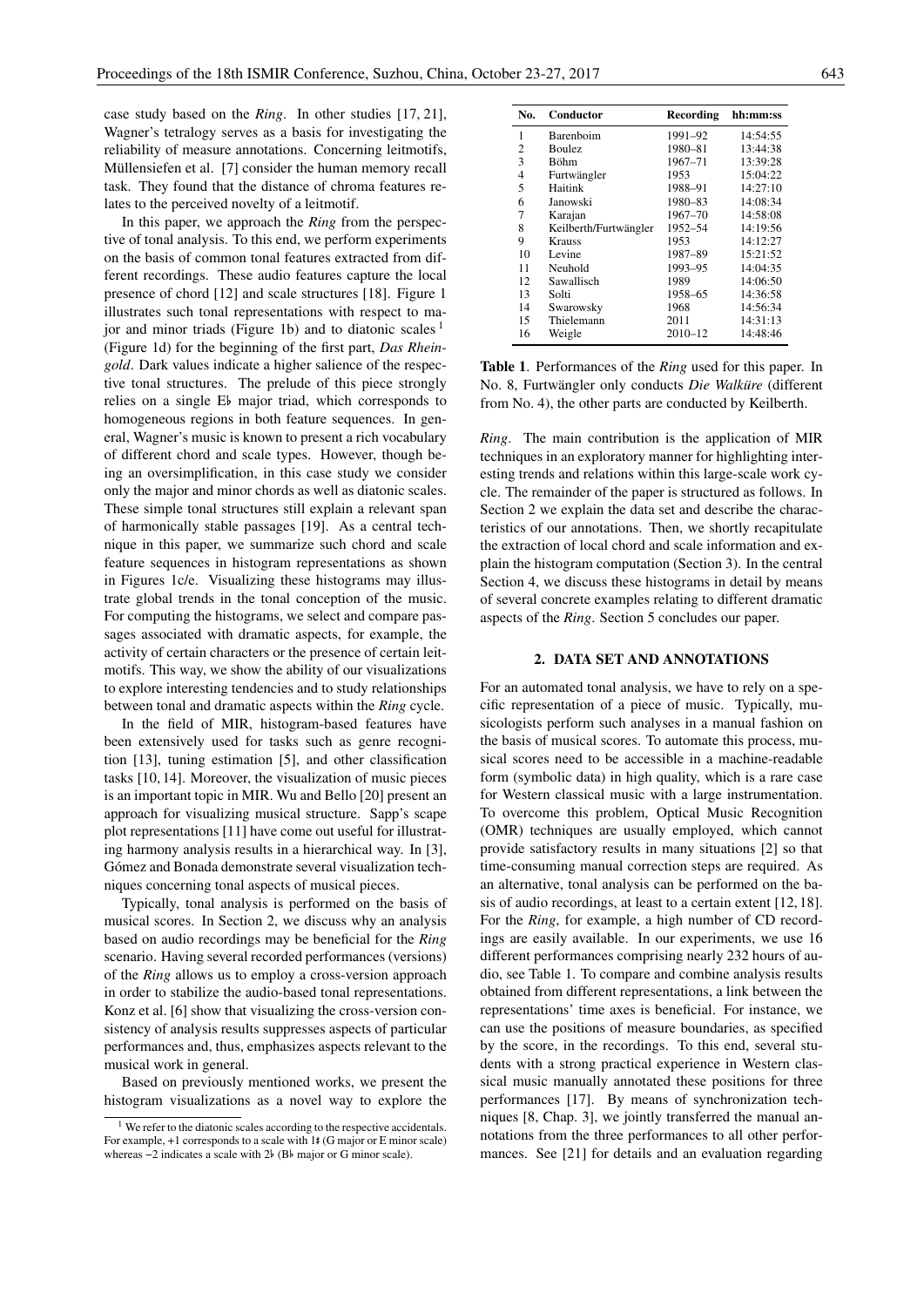the joint transfer. The measure positions constitute suitable reference points for a cross-version analysis on the measure level since different performances can be related to each other using a musical time axis. In total, the *Ring* encompasses 21941 measures, including pickup measures.

Moreover, the measure positions enable the transfer of semantic annotations from a musical time axis to the individual performances and vice versa. In our scenario, we are interested in dramatic aspects of the *Ring*'s plot. For example, we annotated the regions where different characters are singing. In particular, we specified the start and end of the singing voice regions as well as the corresponding character according to the verses of the libretto. If a verse is interrupted by a whole measure or more, the annotation is split accordingly. In total, our annotations comprise 6792 singing voice regions.

Beyond this, the presence of certain leitmotifs is of high interest for studying the dramatic conception. Motivated by this, a musicologist annotated the occurrences of the leitmotifs by listening to a recording and analyzing the sheet music. The definition of leitmotifs used for this work relies on a guide by Julius Burghold from 1913 [16], which serves as a reference both for the names and the musical shape of the motifs. The annotations comprise start and end positions as well as the corresponding name for each occurrence of a leitmotif. For example, within *Siegfried* 2632 leitmotif occurrence regions have been identified.

#### 3. HISTOGRAM COMPUTATION

In this section, we summarize the computation of local chord and scale representations, describe our histogram approach, and show why a cross-version strategy is beneficial. To capture tonal characteristics in audio recordings, we first compute normalized chroma features [8, Chap. 3], which represent the energy within the twelve chromatic pitch classes over time. Employing a common template matching strategy, we locally compare the chroma feature sequence with binary templates corresponding to chords [12] or scales [18]. By means of normalizing, we can interpret the results as probability for the occurrences of the particular chords or scales. Since these tonal structures relate to a time span of several seconds, we suitably smooth the chromagram before applying template matching. To obtain musically meaningful windows, we make use of the measure annotations to obtain performanceindependent window sizes  $w \in \mathbb{N}$  specified in measures, rather than seconds. Our experiments showed that  $w = 4$ for the chord analysis and  $w = 12$  for the scale analysis provides meaningful visualizations. From a traditional music theory perspective, a window size of 4 measures for analyzing chords does not make sense. Indeed, chords lasting for such a long time rarely occur in Wagner's music. However, such a parameter setting leads to visualizations, which appear more structured, e.g. emphasizing tonic chords. One reason is that many chords in a progression share common notes and, thus, often stabilize the result for the respective tonic chord. Since we use a centered window view and a hop size of one measure, we ob-



Figure 2. Analysis for the complete *Ring* cycle. (a) Chord histogram. (b) Scale histogram.

tain one feature vector for each measure. For emphasizing the locally salient structures, we apply an exponential postprocessing step similar to the softmax function.

With this strategy, we compute an analysis matrix  $A \in \mathbb{R}^{D \times M}$  for a given performance, where  $M \in \mathbb{N}$  denotes the number of measures and  $D \in \mathbb{N}$  the feature dimension (with  $D = 24$  for chords and  $D = 12$  for scales). Figures 1b/d show such matrices. Based on this matrix A, we calculate a histogram  $\mathbf{h} \in \mathbb{R}^D$  by averaging over all measures:

$$
\mathbf{h}(d) = \frac{1}{M} \sum_{m=1}^{M} \mathcal{A}(d, m)
$$
 (1)

with  $d \in [1 : D] := \{1, 2, ..., D\}$ . Figure 2 shows histograms for the complete *Ring*. The bar heights correspond to the presence of the chords or scales averaged over all measures. The distributions are rather flat, which indicates that Wagner seems to use the full range of chords and keys for tonally shaping his tetralogy. Nevertheless, we observe a stronger presence of the C major chord as well as the scales 0, +1, and −1 indicating that tonal regions with few accidentals seem to be slightly more prominent. Furthermore, we find a small trend towards flat key regions (left half) compared to sharp key regions (right half).

At this point, we may wonder about the reliability of these results and the histograms' dependency on a specific version. For example, Figure 3a shows two chord histograms, which are computed for two different performances. Even though the global trends seem to be consistent among the two versions, one can observe some deviations. For example, the E minor triad seems to be one of the most prominent chords in the Boulez version (blue), whereas this chord is less important in the Furtwängler version (red). Such performance-specific characteristics may come into play for a variety of reasons. For example, performances may exhibit a different dynamic balance of the instruments and singers. Furthermore, different recording conditions may suppress or enhance certain frequencies.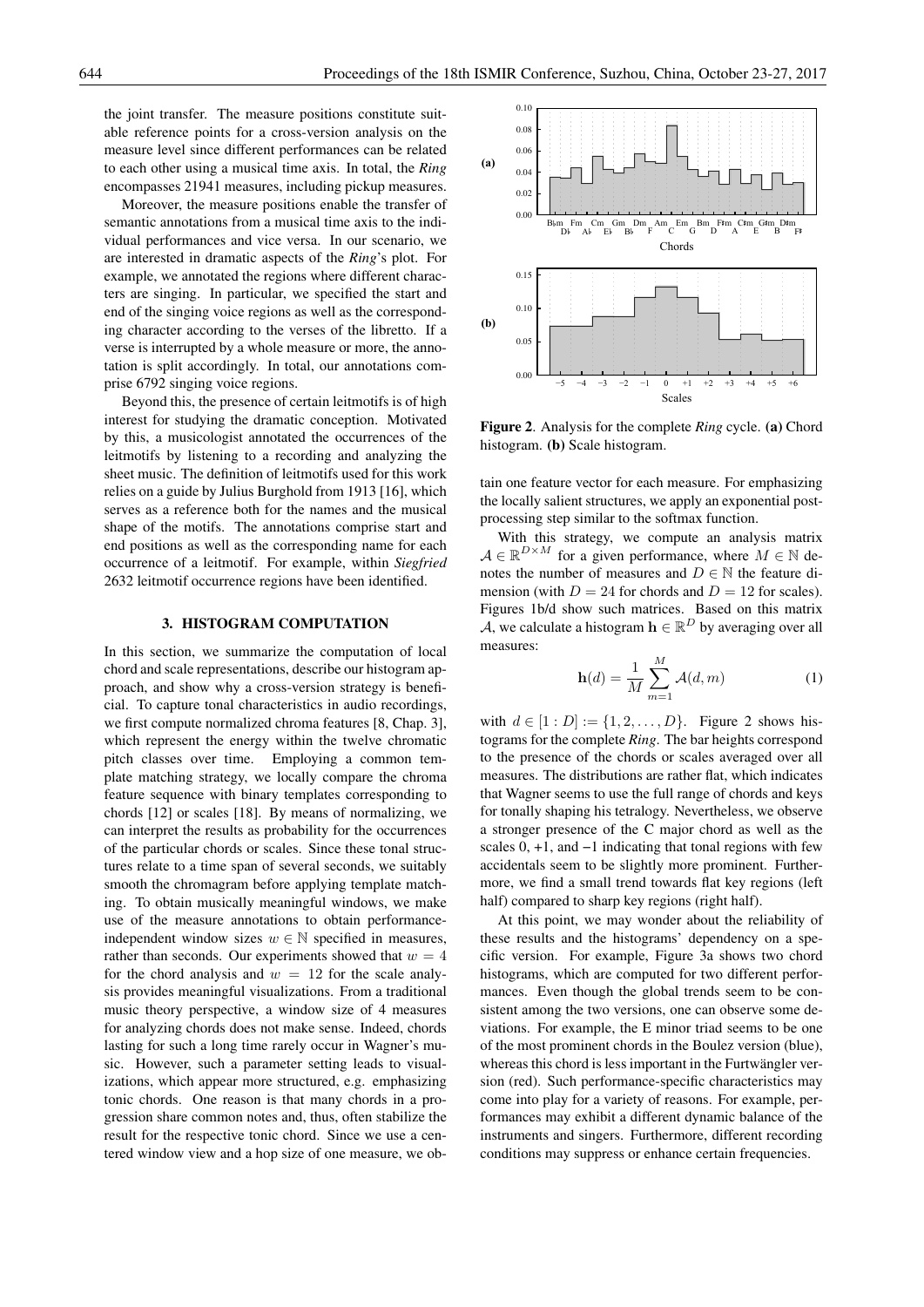

Figure 3. Comparison of single-version histograms and cross-version histograms for the complete *Ring*. (a) Chord histograms for the performances conducted by Boulez  $(No. 2)$  in blue and Furtwängler  $(No. 4)$  in red.  $(b)$  Chord histograms with cross-version approach. The blue and the red histogram each correspond to eight different versions.

To attenuate the version-specific aspects, we introduce a cross-version approach similar to [6]. Having  $P \in \mathbb{N}$  performances, we compute an analysis matrix  $A_p$  for each of these versions  $p \in [1 : P]$ . From these matrices, we derive a cross-version analysis matrix simply by averaging over all performances

$$
\mathcal{A}^{\text{cv}}(d,m) = \frac{1}{P} \sum_{p=1}^{P} \mathcal{A}_p(d,m)
$$
 (2)

with  $d \in [1 : D]$  and  $m \in [1 : M]$ . Finally, we average over all measures of  $A^{cv}$  to obtain a histogram as in Eq. 1.

Figure 3b shows two histograms computed with our cross-version approach, each for  $P = 8$  different performances.<sup>2</sup> Note that the two cross-version histograms are more similar to each other than the two single-version histograms in Figure 3a. This indicates that the cross-version approach stabilizes the results. Furthermore, characteristic trends and peaks of the histograms are retained, which shows that the averaging procedure does not smooth out interesting details. In general, the cross-version approach enhances work-related aspects and suppresses performancespecific artifacts. In the following, all histograms are computed in a cross-version fashion using  $P = 16$  performances. Also, the histograms in Figure 2 were computed in this way.

#### 4. EXPLORATION

We now want to show the potential of the introduced histograms for exploring relationships between dramatic aspects of the *Ring* and its tonal organization. To this end, we



Figure 4. Comparison of *Das Rheingold* to the complete *Ring*. (a) Activations for the *Ring* (reference, 21941 measures, gray) and *Das Rheingold* (selection, 3897 measures, red). Dotted lines correspond to the beginning of a new act. (b) Chord histogram. (c) Scale histogram.

apply a selection procedure with respect to different criteria. As examples of such criteria, we consider the role of a single part with respect to the full cycle, the behavior of singing and instrumental regions, as well as the activity of specific characters. Furthermore, we take the occurrence of certain leitmotifs into account. For all examples, we select the measures or passages fulfilling these criteria while discarding the others before computing the histograms.

As a first scenario, we looked at the role of individual parts of the *Ring*. For example, we compared the first part, *Das Rheingold*, to the complete cycle. In Figure 4a, we show a compact overview that illustrates the investigated passages with the complete cycle as reference (R) in gray and the first part as selection (S) in red. In the following, we refer to such illustrations as activation diagrams. Using this color scheme, Figure 4b shows two chord histograms with the reference histogram in gray and the selection histogram in red. In these histograms, we observe rather flat distributions. Regarding the individual chords, we observe a high presence of the C major chord in *Das Rheingold* (selection). This coincides with the general distribution in the full *Ring* (reference). In contrast, the enhanced presence of the E major chord in the selection deviates from the shape of the reference histogram. An important reason for this peak may be the prelude comprising 136 measures with a constant harmony, an E<sub>b</sub> major triad. Figure 4c shows the corresponding histograms for the scales. The comparison of these histograms indicates a trend towards scales with flats ( $\flat$ ) in their key signatures (-2 to -5) in the selection. These observations suggest that the individual parts of the *Ring* may indeed exhibit a characteristic tonal shape.

As a second example, we examine the characteristics of passages involving instrumental passages and singing

<sup>2</sup> Performances Nos. 1, 2, 5, 9, 11–13, 15 correspond to blue and performances Nos. 3, 4, 6–8, 10, 14, 16 correspond to red.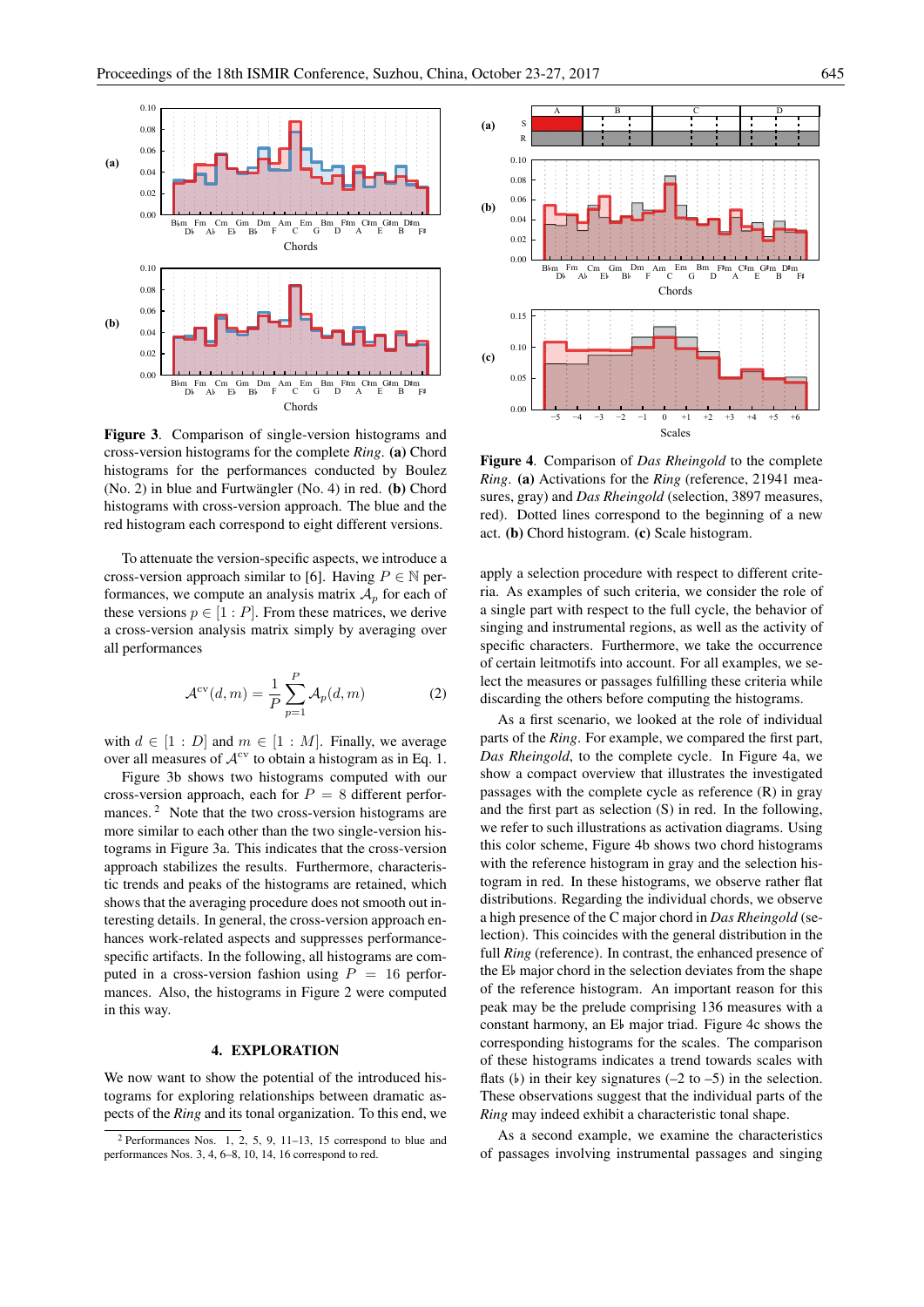

Figure 5. Comparison of instrumental passages to all others. (a) Activations for the *Ring* (reference, 21941 measures, gray) and the instrumental passages (selection, 5103 measures, red). (b) Scale histogram. (c) Activations for the *Ring* (reference, 21941 measures, gray) and passages involving singing (selection, 16838 measures, red). (d) Scale histogram.

activity. In contrast to the previous experiment, our selections now comprise several local passages instead of one contiguous region. To obtain two disjoint selections, we assign each measure to either the instrumental or the singing selection where measures with partial singing were assigned to the singing selection. Figures 5a/c display the corresponding activation diagrams. The aggregated lengths of both subsets are in a proportion of roughly 1 : 3 (5103 vs. 16838 measures). In the scale histograms in Figures 5b/d, the selections show a high similarity to the full cycle's histogram even though the respective passages do not overlap. This indicates that, globally speaking, there is no substantial tonal difference between these selections. One may wonder if this similarity is a trivial observation. As we will show in our next example, we observe different shapes when we investigate the singing activity of specific characters.

As the third scenario, we examine the behavior for two groups of characters, *gods* and *mortals*, which constitute central categories in the *Ring*'s plot.<sup>3</sup> The activation diagram in Figure 6a shows the singing activities of gods (in blue) and mortals (in red). Instead using a reference, like the complete *Ring* as before, we now com-



Figure 6. Comparison of gods and mortals singing. (a) Activations for passages with mortals singing (S-M, 6409 measures, red) and passages with gods singing (S-G, 4203 measures, blue). (b) Chord histogram. (c) Scale histogram.

pare two selections based on different selection criteria. In *Das Rheingold*, only gods are active whereas in the final *Götterdämmerung*, gods are barely active (only the Norns in the prologue). Thus, we observe some kind of global trend from gods towards mortals over the course of the *Ring*. Figures 6b/c show the corresponding chord and scale histograms. The mortals' scale histogram exhibits a slight trend towards scales with few accidentals. In contrast, the gods' histogram shows a somewhat higher presence of outlying scales. For musicologists, such observations could be a starting point for relating tonal characteristics to the interpretation of the drama. As an exemplary hypothesis, the prominence of far-off scales might be associated with the gods living far-off our human world.

As a final selection criterion, we focus on the occurrence of leitmotifs, which constitute a central dramatic element in the *Ring*. Even though Wagner did not invent this technique and never used the term "leitmotif" personally, the extensive usage of such motifs makes the *Ring* a prominent example of a realization of this concept. We now indicate how one may explore the tonal characteristics during the occurrences of certain leitmotifs. As a first example, we consider the "Valhalla motif," which refers to the castle of the gods and is frequently used over the course of the tetralogy. Figures 7a/b show an activation diagram and a chord histogram with *Das Rheingold* as reference and all regions in this part with the Valhalla motif as selection. For this motif, we notice a high peak for the D major chord, in contrast to the flat shape of the reference histogram. When we examine this motif over the course of *Die Walküre*, we observe a different trend (see Figures 7c/d). For this part, the histogram exhibits a high peak for the E major chord whereas the D<sub>b</sub> major chord has only a slight peak. These

<sup>&</sup>lt;sup>3</sup> For this exemplary scenario, we classified as gods: Wotan, Fricka, Freia, Donner, Froh, Erda, Loge, and the Norns. Characters classified as mortals are Siegmund, Sieglinde, Siegfried, Hunding, Gunther, Gutrune, Hagen, as well as the male and female choirs. Even though there are border cases such as the demigod Loge or Siegmund and Sieglinde, Wotans children, we consider this a meaningful categorization. We do not take into account other categories such as the Valkyries, or the Nibelungs.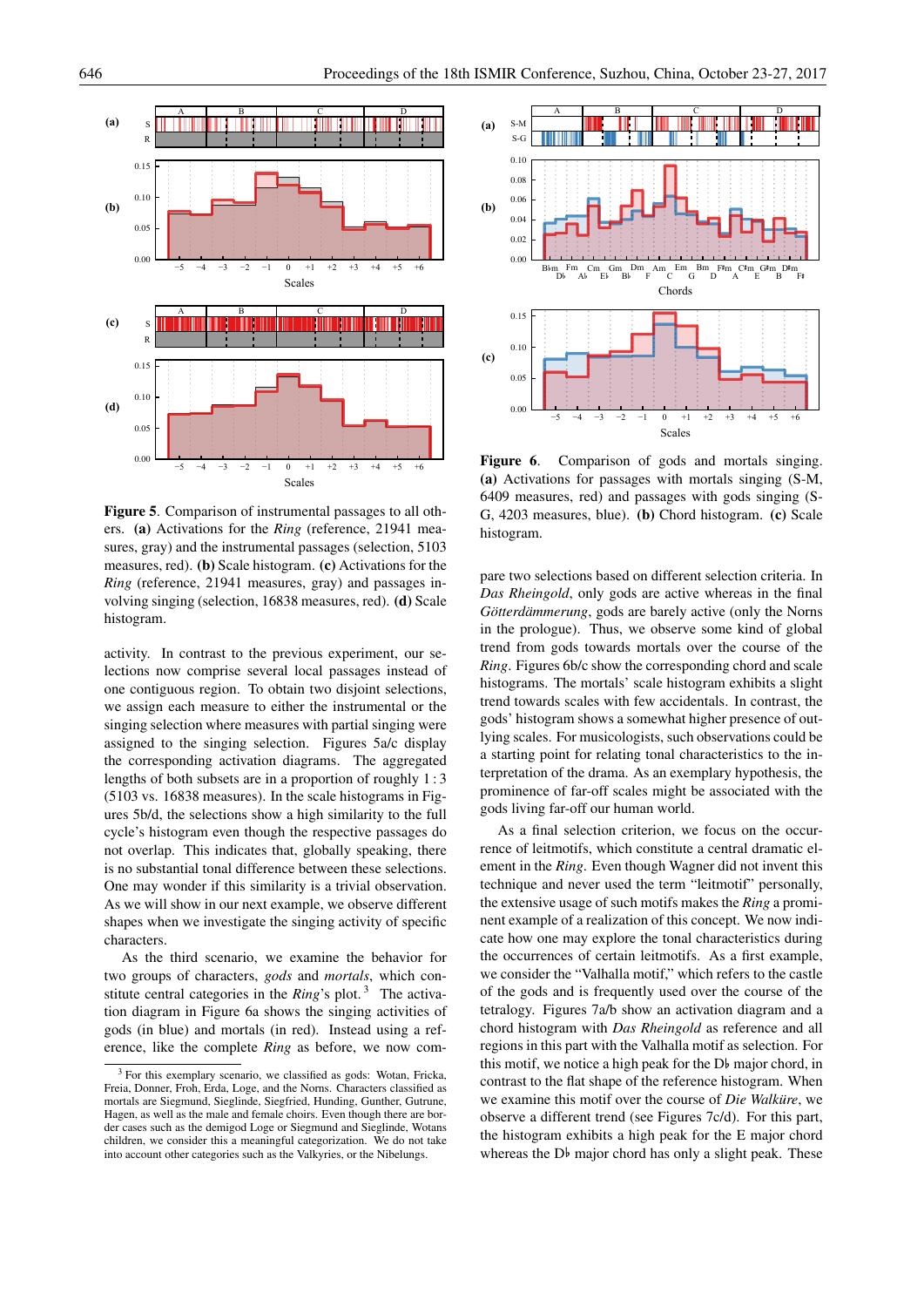

Figure 7. Passages containing the Valhalla motif. (a) Activations for *Das Rheingold* (reference, 3897 measures, gray) and passages containing the Valhalla motif therein (selection, 176 measures, red). (b) Chord histogram. (c) Activations for *Die Walküre* (reference, 5322 measures, gray) and passages containing the Valhalla motif therein (selection, 124 measures, red). (d) Chord histogram.

observations indicate that the Valhalla motif tends to appear in a specific tonal context. However, the corresponding chord strongly differs between the parts of the *Ring*. The correlation of the Valhalla motif to the D<sub>b</sub> major and E major chords, respectively, is a known fact in musicology [4, p. 172]. It is promising that automated methods can confirm such observations.

As a second leitmotif example, we investigate the occurrences of the "sword motif." Figure 8 shows activation diagrams and scale histograms for this motif within *Die Walküre* and *Siegfried*. In *Die Walküre*, the motif has a clear tendency towards the region of 0 (C major/A minor) and +1 (G major/E minor). The situation is completely different in *Siegfried*, where the scale distribution is rather flat, with a slight trend towards flat scale regions. One reason might be the integration of this motif into a more complex tonal conception in *Siegfried* compared to  $Die$  *Walküre*.

## 5. CONCLUSIONS AND OUTLOOK

In this paper we demonstrated how existing MIR techniques such as tonal audio features and global histograms can be applied in a complex music scenario. Regarding audio-based analysis, we showed that a cross-version approach is able to enhance work-related properties while suppressing performance-specific details and, therefore, stabilizes the analysis results compared to a single-version



Figure 8. Passages containing the sword motif. (a) Activations for *Die Walküre* (reference, 5322 measures, gray) and passages containing the sword motif therein (selection, 200 measures, red). (b) Scale histogram. (c) Activations for *Siegfried* (reference, 6682 measures, gray) and passages containing the sword motif therein (selection, 203 measures, red). (d) Scale histogram.

approach. For exploring relationships between dramatic aspects and the tonal organization of Wagner's *Ring* cycle, we presented compact visualizations of tonal features based on global histograms with several selection criteria. We showed that these visualizations can provide interesting insights into large-scale works such as Wagner's tetralogy. Investigating a small selection of examples, we found that the *Ring*'s parts may each exhibit an individual tonal shape. Furthermore, the histograms indicated that character groups can have different tonal preferences. Finally, we showed that leitmotifs can have specific tonal connotations. In general, using global histograms exhibits some limitations since we cannot address many fine-granular issues with this method. Nevertheless, we showed the benefit of such visualizations for highlighting interesting trends and relations. Beyond the analyses shown in this paper, many more filtering criteria could be of interest in this complex scenario. Concerning subsections of the *Ring*, individual acts or scenes could be analyzed. Regarding the musical parts, different character groups or even individual singers could be considered as well as the use of certain instruments or instrument families. Finally, the enormous number of leitmotifs with several thousand occurrences and their complex relationships lead to a vast amount of possible selections. Investigating the *Ring* with respect to such aspects could allow musicologists to confirm or adjust their hypotheses or be inspired to create new ones and, thus, might have potential for musicological research.